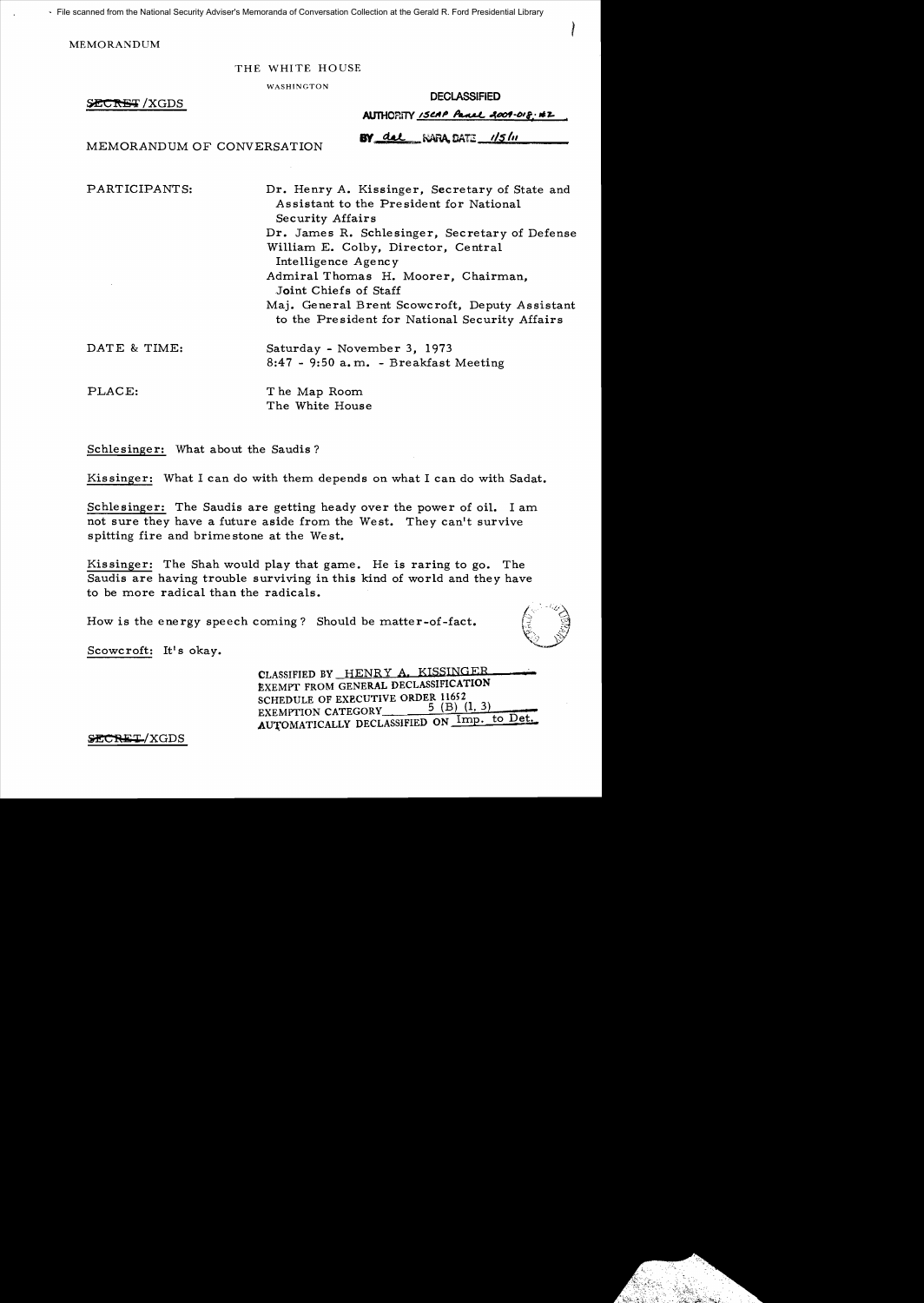# **SECRET** /XGDS 2

Colby: Could I review my Meir scenario? I want to say that we can't humiliate Sadat.

Moorer: We have a CENTO exercise in November. A couple of destroyers, right at the entrance to the Gulf. We haven't gotten CENTO into this. It starts the 19th of November.

Kissinger: That is a good thing to have happen. Bill, you should stre ss the impact of what Europe and Japan will do if a crisis appears to be a result of Israeli intransigence.

Schlesinger: We need a public line on the Hancock when it arrives.

Kissinger: Routine. An exercise that we have been planning a long time.

I will discuss with the Shah. If he wants it in, I will let you know.

Schlesinger: No, off the coast of Oman.

Kis singer: Can it go into the Red Sea past the blockage?

Moorer: I don't know if there is a blockade.

Schlesinger: What do I tell the Dutch? They were brave and they are running out of fuel.

Colby: We could contribute oil.

Kissinger: I would tell them we will be sympathetic.

The Israelis are willing to negotiate on the ceasefire line and back off the roads if they can stay on the sides of the road.

Colby: The blockade is broken if Israel backs off. Could you leapfrog the short term and go to the long term?

Kissinger: They will be so easy on the long term!

My guess is the Israelis plan to stay on the West Bank as they did on the Canal.

Schlesinger: You have to keep the Third Army hostage to keep the Arabs in control.

I *r:.* 

# **SECRET / XGDS**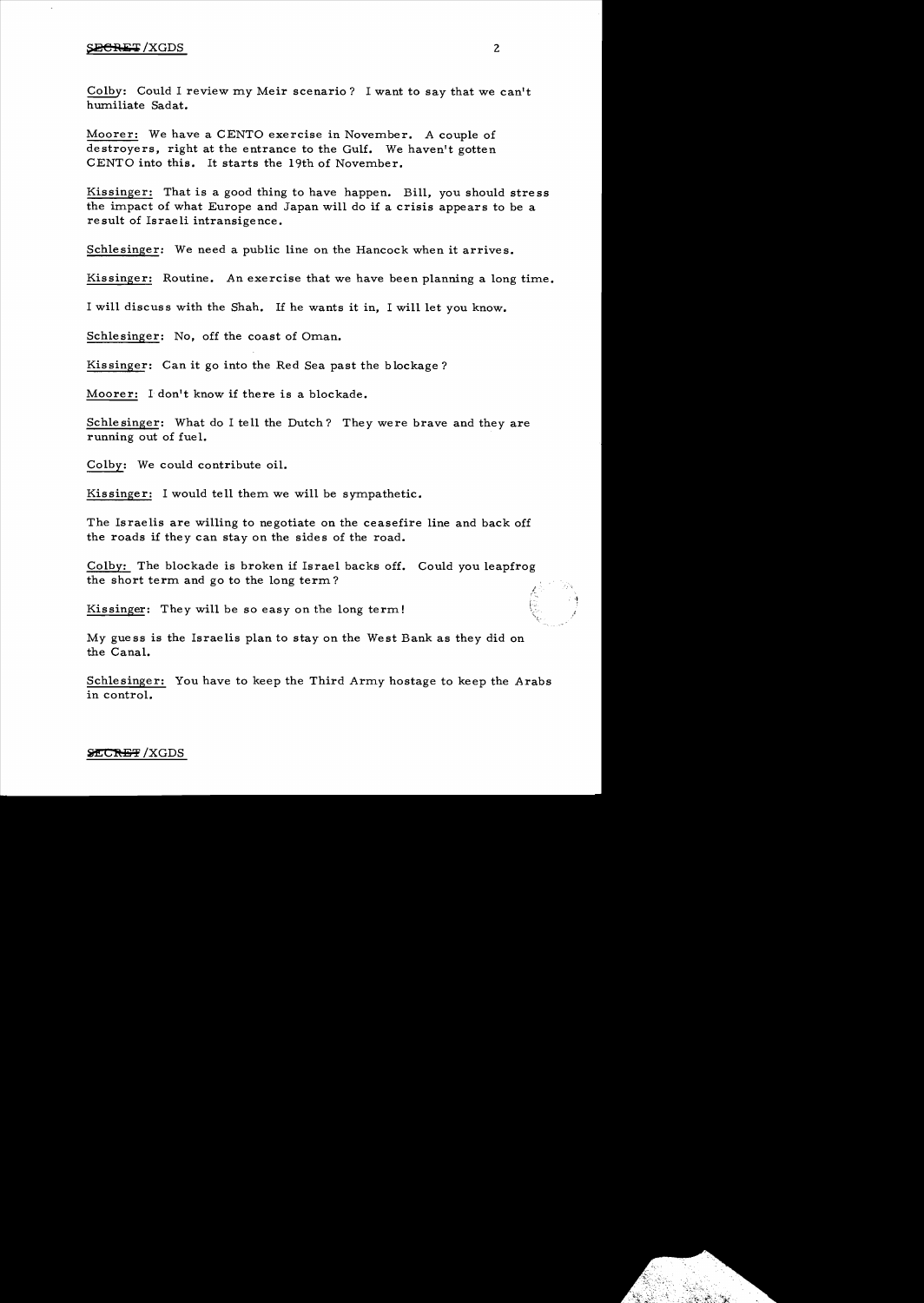# $\angle$ ECRET/XGDS 3

Kissinger: Look at this -- they would agree in principle to go to the October 22 lines, they would pull back from the roads, let UN on the road; there would be an exchange of prisoners and a lifting of the blockade. I can get the blockade lifted maybe by telling Sadat the best thing is to get Israel into a withdrawal posture.

Colby: Can we get them across the Canal before the elections?

Kissinger: Only if Egypt withdraws too, and that they won't do.

I personally think the Sadat proposal is not bad: Egypt stays where it is and Israel pulls back 30 kilometers. Golda says that would be an Egyptian victory. If we had a demilitarized zone of 30 kilometers. Egypt couldn't cross it without leaving their SAM protection.

If Yariv would tell them Monday there will be no more convoys; they would look so bad that I can come in Tuesday with a proposal that will look good.

Schle singer: Get Sadat to push Faisal.

Kissinger: I have to promise Israeli disengagement right after the first of the year. The Israelis will scream and we must have unity in the country to stand up for it.

Is the oil message going Tuesday night?

Scowcroft: Yes.

Kissinger: We have to start working on the Jewish lobby.

I am disappointed in Jackson. He threatened me with a low defense budget if I didn't go along.

Now to China. I have read all the papers you gave me.

Schlesinger: The best thing we could do and the thing the Soviet Union fears is early warning.

Kissinger: I think the Russians are fed up with me. The Middle East really shook them up with me. If I come back from China with something, that might break it. They have two times warned us about deals with China.

SECRET/XGDS

Ł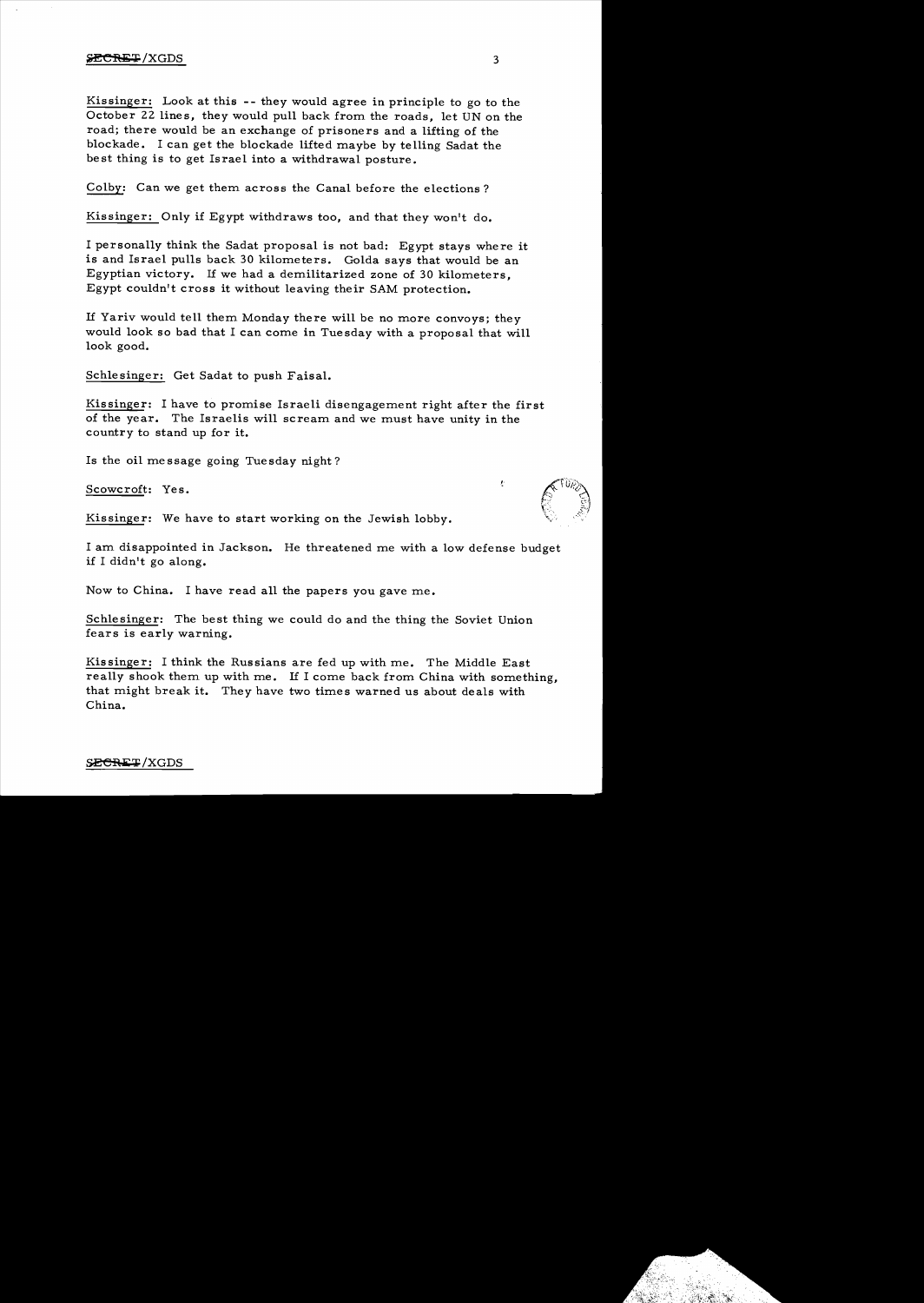# $\angle$ SECRET / XGDS 4

Schlesinger: In what way?

Kissinger: Brezhnev asked in June if we had a military arrangement with China. I said no. Brezhnev said if we did, they would take military action. Gromyko asked me about it that night. I said it was a strange statement, which we would ignore. Gromyko said Brezhnev meant any arrangement, and I said that was inadmissible. They then proposed an exchange of nuclear matters regarding China.

They may try to threaten us when I am in China.

Colby: They could easily make a move in the Middle East.

Kissinger: At that point we should walk out of CSCE, MBFR, etc. -all talks. I don't think we should put troops into Israel if they go in. I don't think the U. S. would stand for it.

Kissinger: What can we do for China which would be useful and safe?

Colby/Moorer: Early warning.

Colby: We could establish a hot line and pass them intelligence of a strategic nature.

Kissinger: Those are two things we could do: strategic intelligence...

They are sending a five-man delegation to escort me in.

Colby: They are truly experts in diplomacy.

Kissinger: Is there someone we could send in to establish contact here like Packard?

A Sino-Soviet war is a real possibility.

Colby: A Soviet attack would be hard now.

Kissinger: Would the Chinese really risk millions of people by retaliating?

The best world for us is for the Soviet Union to think it too risky and the Chinese to think it is likely.

How about someone to give them early warning data? How about Packard?

# SECRET / XGDS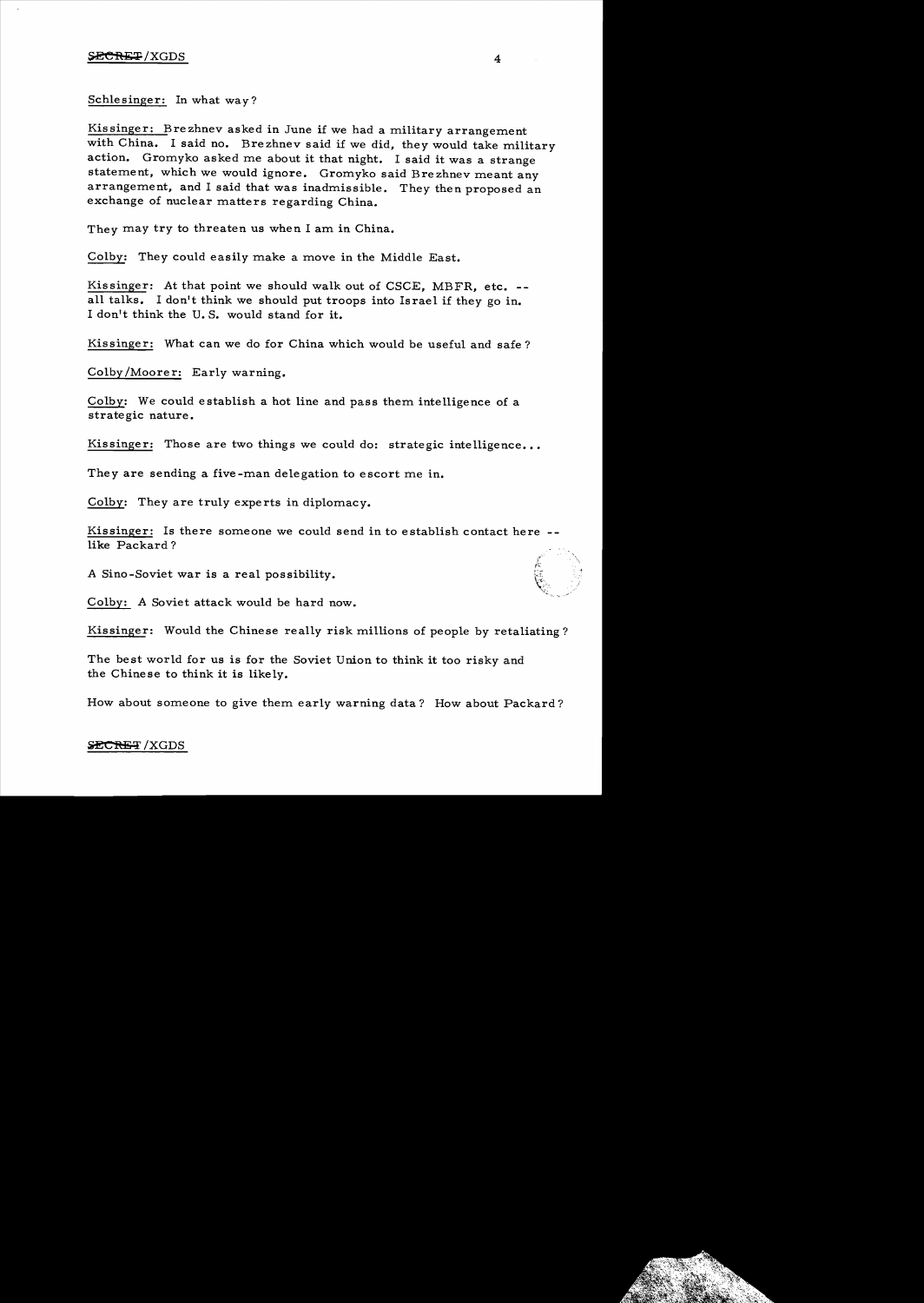#### $\overline{\text{SECH}}$  /XGDS 5

Schlesinger: Johnny Foster.

Kissinger: How about Simon Ramo. We need to get someone in there who could tell them what they need.

Colby: Maybe the French would do it.

Kissinger: Or the British.

Scowcroft: A link through us would be a big help.

Kissinger: Good. We would have to establish a hot line through the accidental war agreement.

Colby: Can you get Bruce to put in that equipment?

Kissinger: Yes. I will take care of it.

The Russians may make a run at us while I am away. What can we do?

Schlesinger: Turn Israel loose on the Third Army and tell Sadat if he lets the Soviets loose, it will be very bad.

Kissinger: That Syrian is a real rug merchant. He asked for a piece of Mount Hermon in return for the prisoners. He wanted the Syrian bodies back. He offered a territorial split.

Colby: We could aid Israel to blockade Latakia.

Schlesinger: Or work with the Turks to close the Straits.

Colby: Yes. If the Turks think they are being enveloped...

Kissinger: We are making an impact on Europe. Brandt sent a good letter. The French are improving their NATO declaration.

Schlesinger: The French are shits. What about the British?

Kissinger: Let's do nothing until I get back. Then we will meet immediately. Brent, keep these people informed.

I think the Chine se will produce Sihanouk.

#### SECRET / XGDS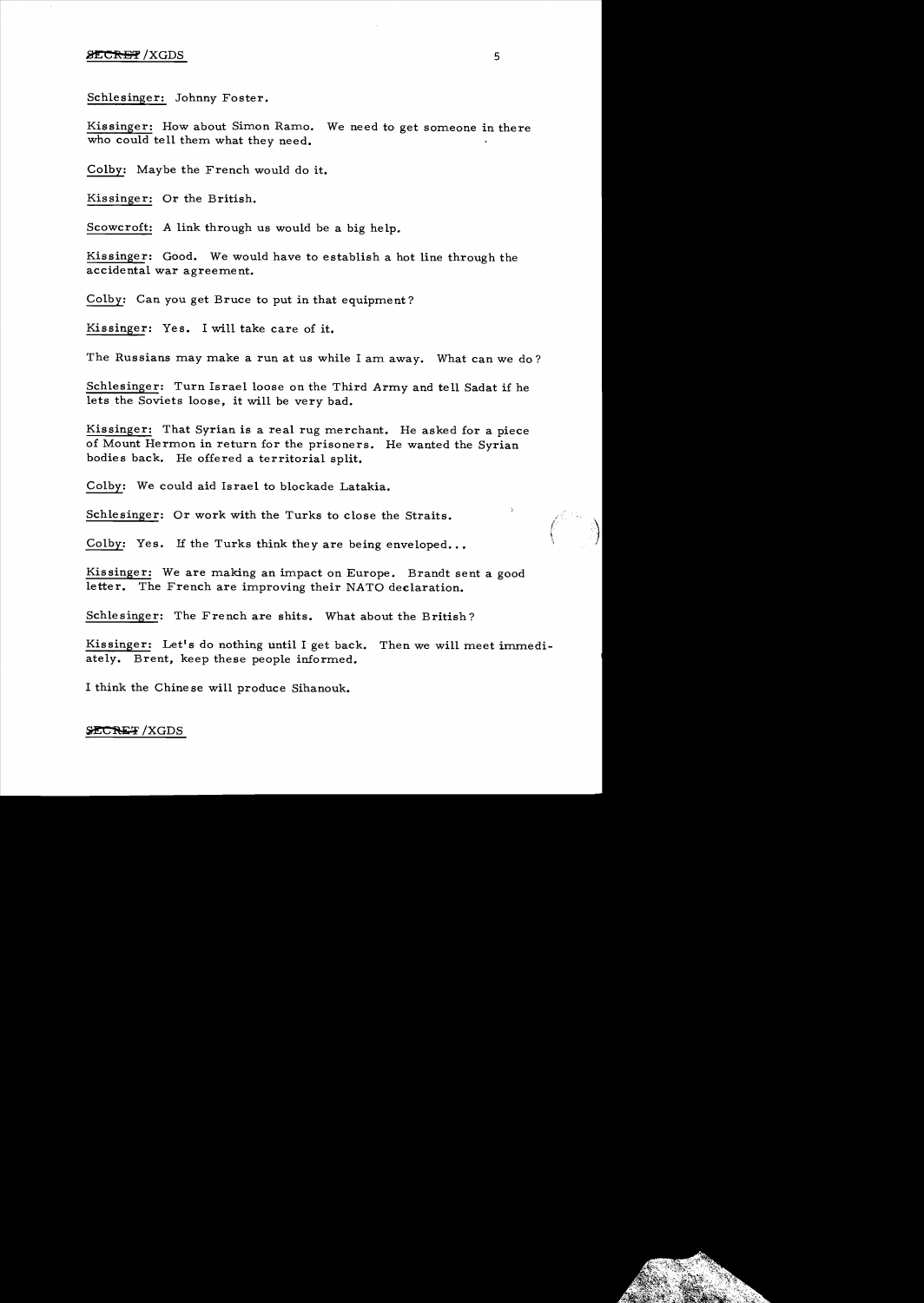Colby: But he is splitting with the locals.

Moorer: There is a 50-50 chance they can survive the dry season.

Kis singer: Good. Then maybe we could get Sihanouk back in.

Schlesinger: At the NPC, I will be hard, but friendly with Leber.

Kissinger: Right. Being nasty has made us progress over the summer. Brent, you keep them informed.

Schlesinger: I will be back on Thursday.

Kissinger: Let's work out a plan for grabbing some Middle East oil if we want.

Schlesinger: Abu Dhabi would give us what we want.

Kissinger: The Shah is cynical enough to discuss this with us.



### SECRET/XGDS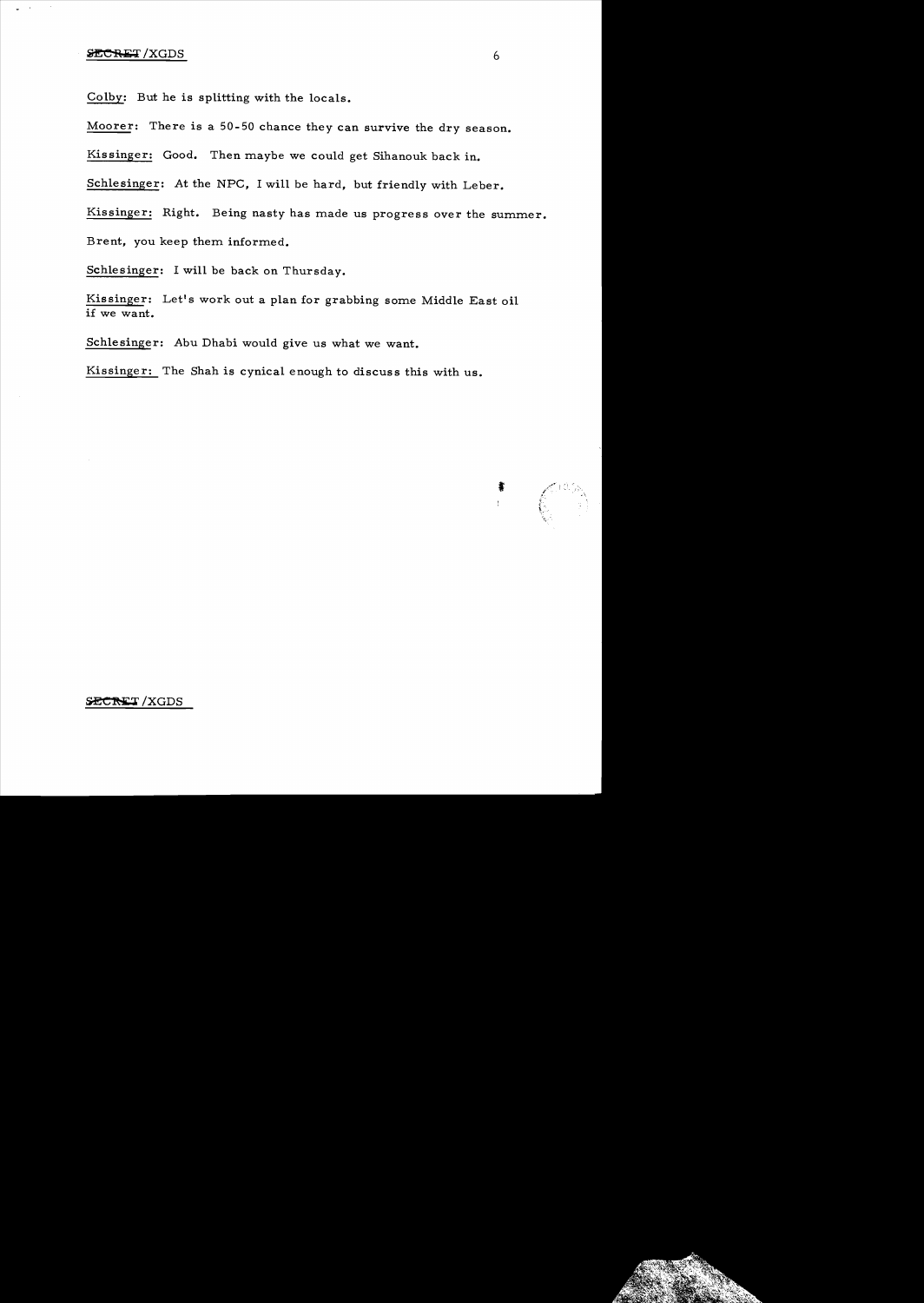$\#E(\#x \mathcal{A})$ HAK/S-Was/colly/more THE WHITE HOUSE  $3N\delta V/973$ WASHINGTON of - What about Landis K - What I wands without dysons anot Leandi w/Sadat 5 - Sambi car getting bandy aver pursual art serve they senting father agicle pour a crosste. They could have justing I - Shak commed play that general se is lawing 5 go. Swade aus having trades surviving in this shind of world & they have to be house within than i which Hommes eminger spent coming? Should in mattin of fact.  $s_{c}$ ,  $c_{\chi}$ C Could dinner my Main schnoold I wount to say we could brunchets  $5a$ M. We have a creato exercice in monde and the determine haven't getthe Chatt with un DECLASSIFIED AUTHORITY ISCAP Panel 2009-018: #2 BY dal NARA, DATE 1/5/11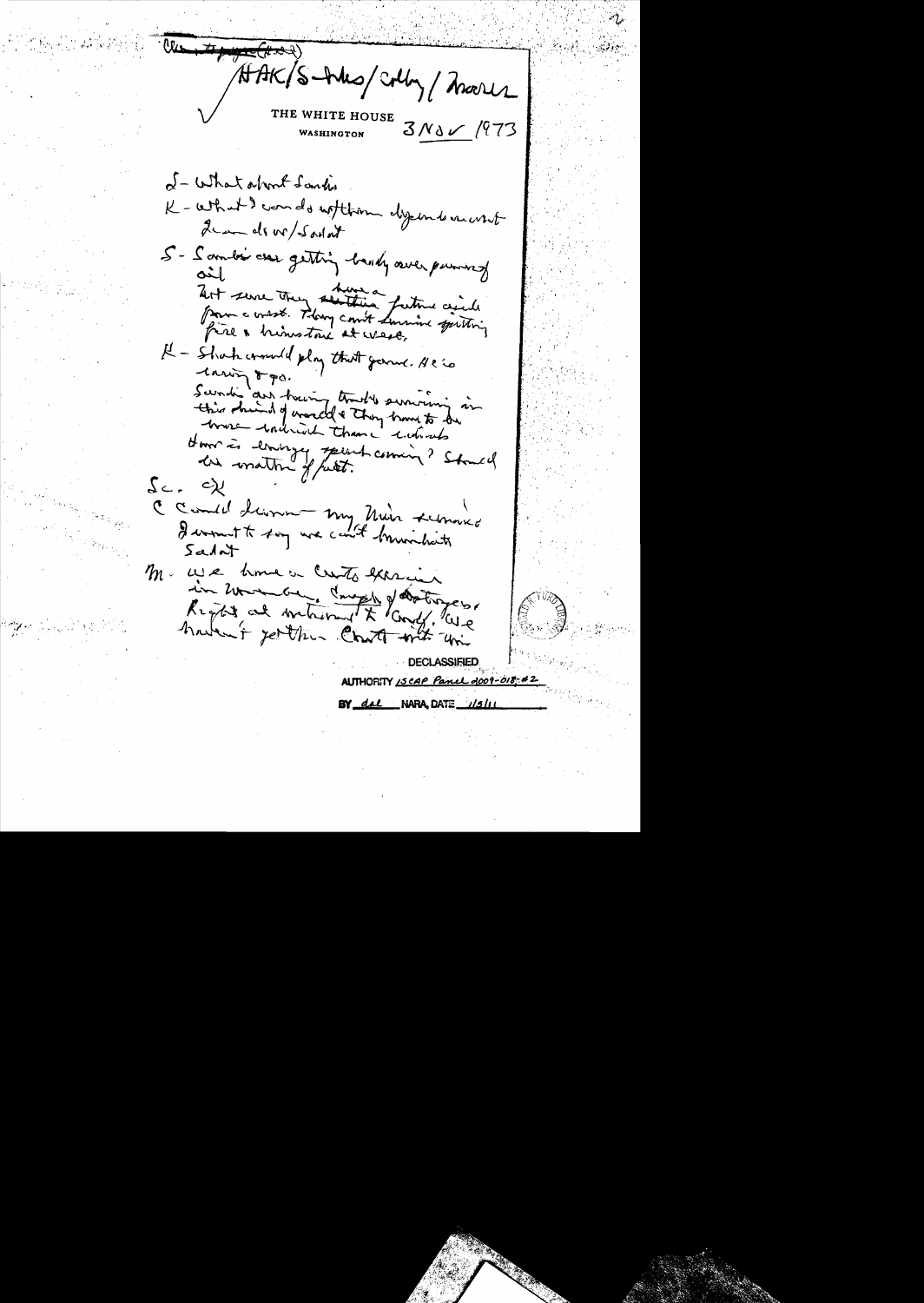THE WHITE HOUSE **WASHINGTON** 19th hours K That is good thing to hand hygen Bir) you showed stress inget of Eme, Jeppen, etc if it of pears would fet with consequent. 5 - Purble bird on Home-on to when it arund. K Runting, Eperial was have been ploning a long time Iwant drive or that. If he wonts it in, Inive lit you be  $S - \lambda \phi$ , off crossing limen K - Comme it go with a Rid Sur Prot Montrall? M - Don't know of the is a trucked C What I all sortish ? We were lame I + we reming out of full.<br>C - W - curvell writerforts ont.  $k$  - I amounted that the was with the Fjingstriti - I am willing to ungestrict on Citing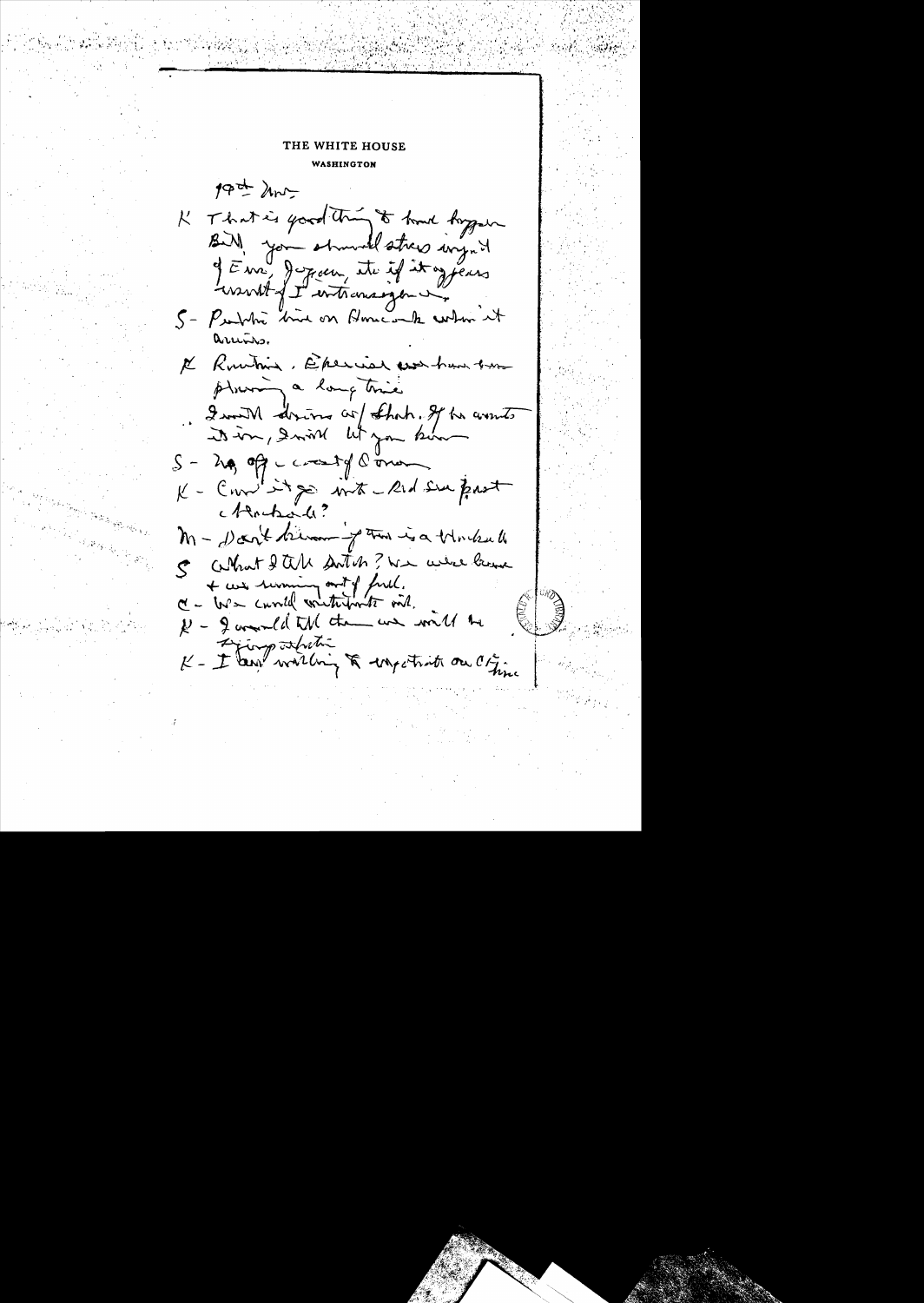WASHINGTON and truck off a words of they can stry on parths of tond. C Black at is broken if I truck off. Court A your lig poor that are K - They want an see Lucy on long-time! They givess is I plan to stay on co. hank as thy chil ar Crund 5- you know to keep = what metaget bup and in control K- Liste est Unis - Ogell imprompte to oct 22, publ loaite pour winds, ht UN on court; Khongh of propries of Aft of blacknets, I compet blockers C: Can une get them across comment before calietu N-county if E unfollows Tro, + that they won't I personnelly touch salat proposed out

THE WHITE HOUSE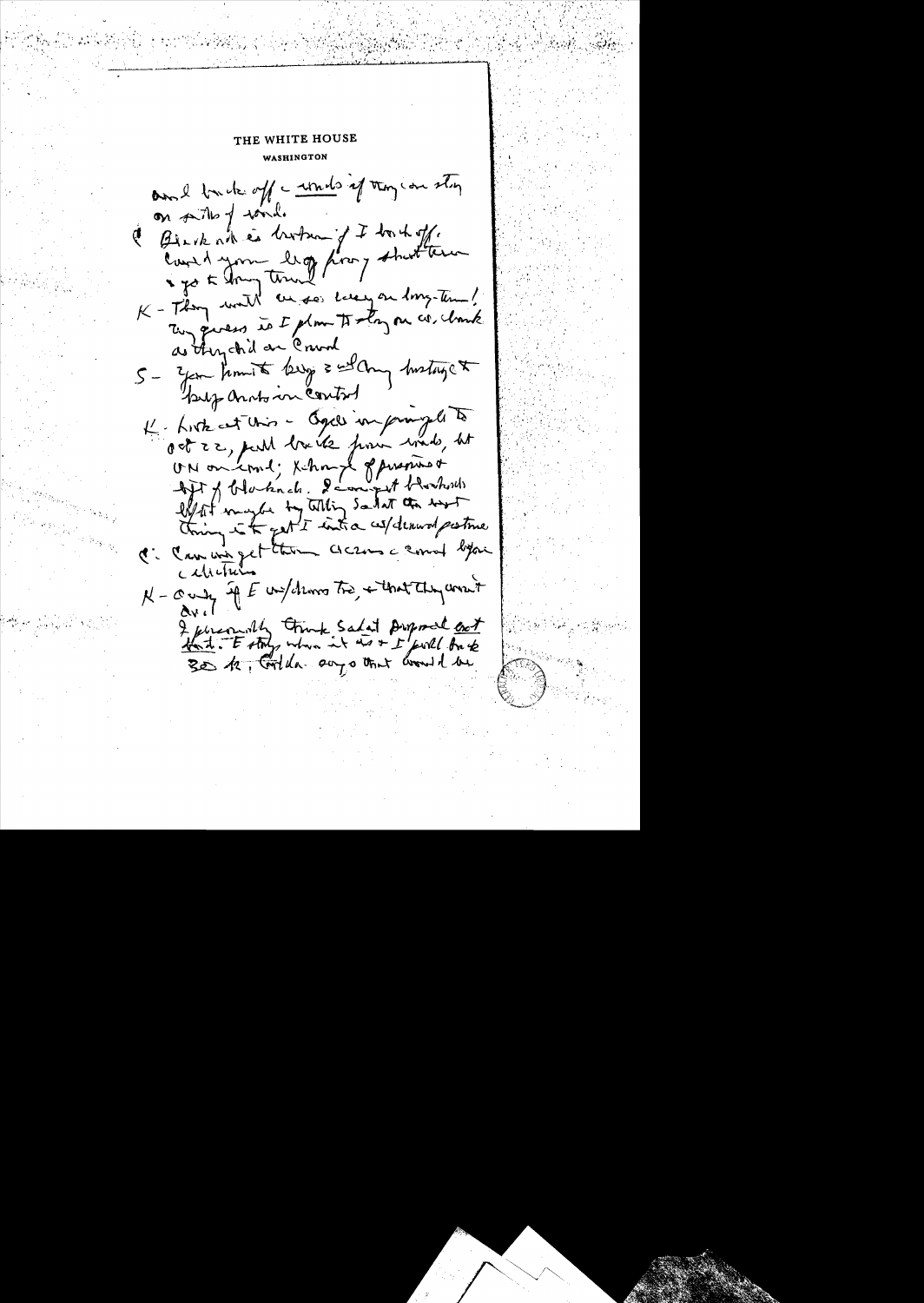### THE WHITE HOUSE

WASHINGTON

den E in try. Il un bad à lemetitange / jare of 3 km, as I combined cross at w/o Dearing their 5 point portion. K- of Your world till than Zumlay me here coming; they would last so byd that I cam come in Knisdm un/aprey oscal that will look you. S-Got Sadal To porch Ferrard K 2 have to province I changogement dight Inventages with a found to ont may going twee import?  $5 - \sqrt{45}$ K - We have a start working on Jurish  $4n11$ I trésponented in Jackson, Netheustrus  $\rightarrow$ K. Mor A Chine, I have the Call a pagers you pour tree,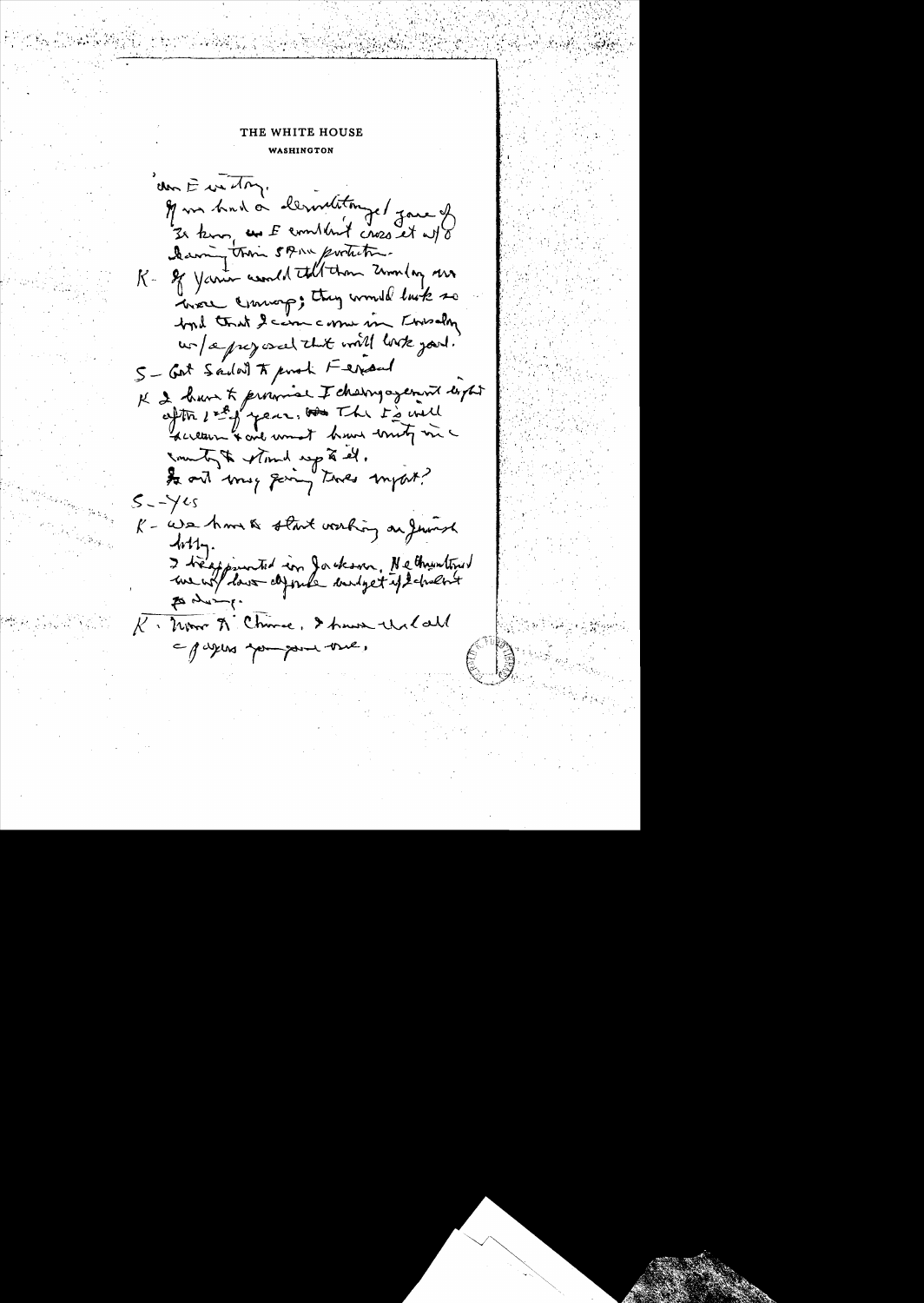# THE WHITE HOUSE WASHINGTON

S- Bept thing we could do x thing Scription is ED If - I think a hussalins and for my w/mm. This ME wonly short them up w/ when If I want book from Chiny W/scrowthing that might beach it. They from 2 times wound to about dreib w/chin  $5 -$  What way? K - Buzarbed in June if no had bried arangement at Chain. 2 swid more Burg want of an did they word d'text with a tron, Crowyki or the med about it that imptite I seeml a strange statement which are would exposer. Granghi sind 2 membars arisingerment & I sund unadmissible Thing than proposed & change of muce.

Thing may try & trienten was when &

 $\begin{split} \frac{\partial}{\partial t} & = \frac{\partial}{\partial t} \frac{\partial}{\partial t} \left[ \frac{\partial}{\partial t} \right] \frac{\partial}{\partial t} \left[ \frac{\partial}{\partial t} \right] \frac{\partial}{\partial t} \frac{\partial}{\partial t} \frac{\partial}{\partial t} \frac{\partial}{\partial t} \frac{\partial}{\partial t} \frac{\partial}{\partial t} \frac{\partial}{\partial t} \frac{\partial}{\partial x} \frac{\partial}{\partial x} \frac{\partial}{\partial x} \frac{\partial}{\partial x} \frac{\partial}{\partial x} \frac{\partial}{\partial x} \frac{\partial}{\partial x} \frac{\partial}{\partial x} \frac{\partial}{\partial x} \frac{\$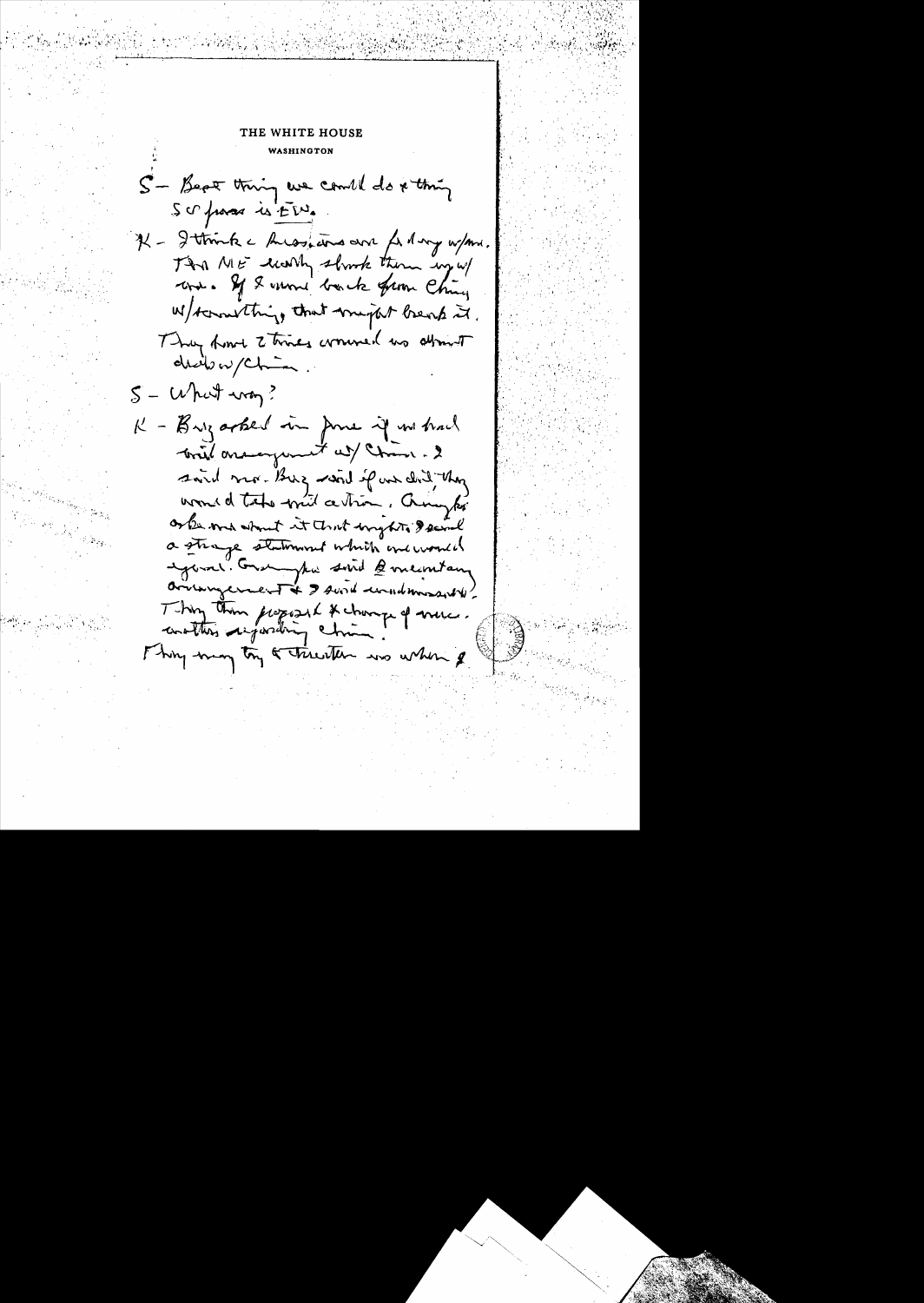### THE WHITE HOUSE

WASHINGTON

an in China C Thy candil easily motion mond'sin ME If at that point cut strond work out of  $CS\subset E$ ,  $NBER$ , NE. - all talks. I don't trink our should gut troops write I if thought in. Don't think US would stand for it. K - What can din do for mind which  $\sim$ sefort +  $\prec$ afe C-M Easy around. @ we could let in hot line & part then wedelingment of stratinger entime K - Fhree one 2 things were conded to: Etautragic with

Than sunding a summer whegather C - They that me in diplomant and into Attribut constant have - late Parkund.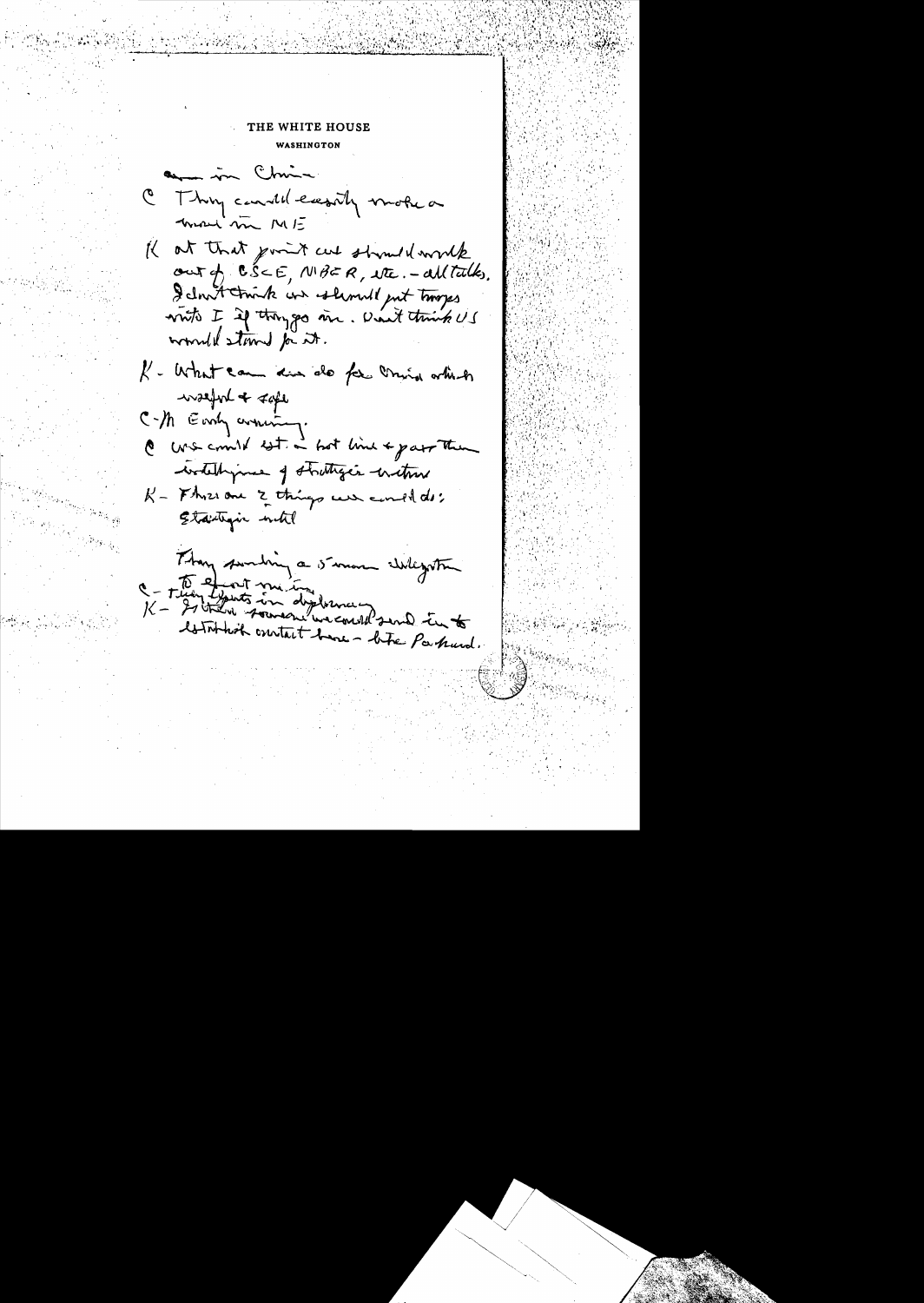Kept of Sam accordentit Cran agreement for THE WHITE HOUSE K-ce Swis-Son work is a wall prescharity C. a sur attach hard mou. K- crowned Chris es really wish mething of perpet by estatistics. The hast would for no is for SVA think it to risky + Chinese & Chink it is likely A) mor downt someone to print them EW S Jashim Fister K - Have abount Science Romo ? less weld to get somewh in there who Count all them what they treed. C - Unight French would de it K - Or Brits. Sc- C drive link the wo would be a try help. Good, We month have to estable  $K$ hot live three it arrived oganicat Can you get summer to put threat  $k$ -  $\gamma$ et. tak canfix.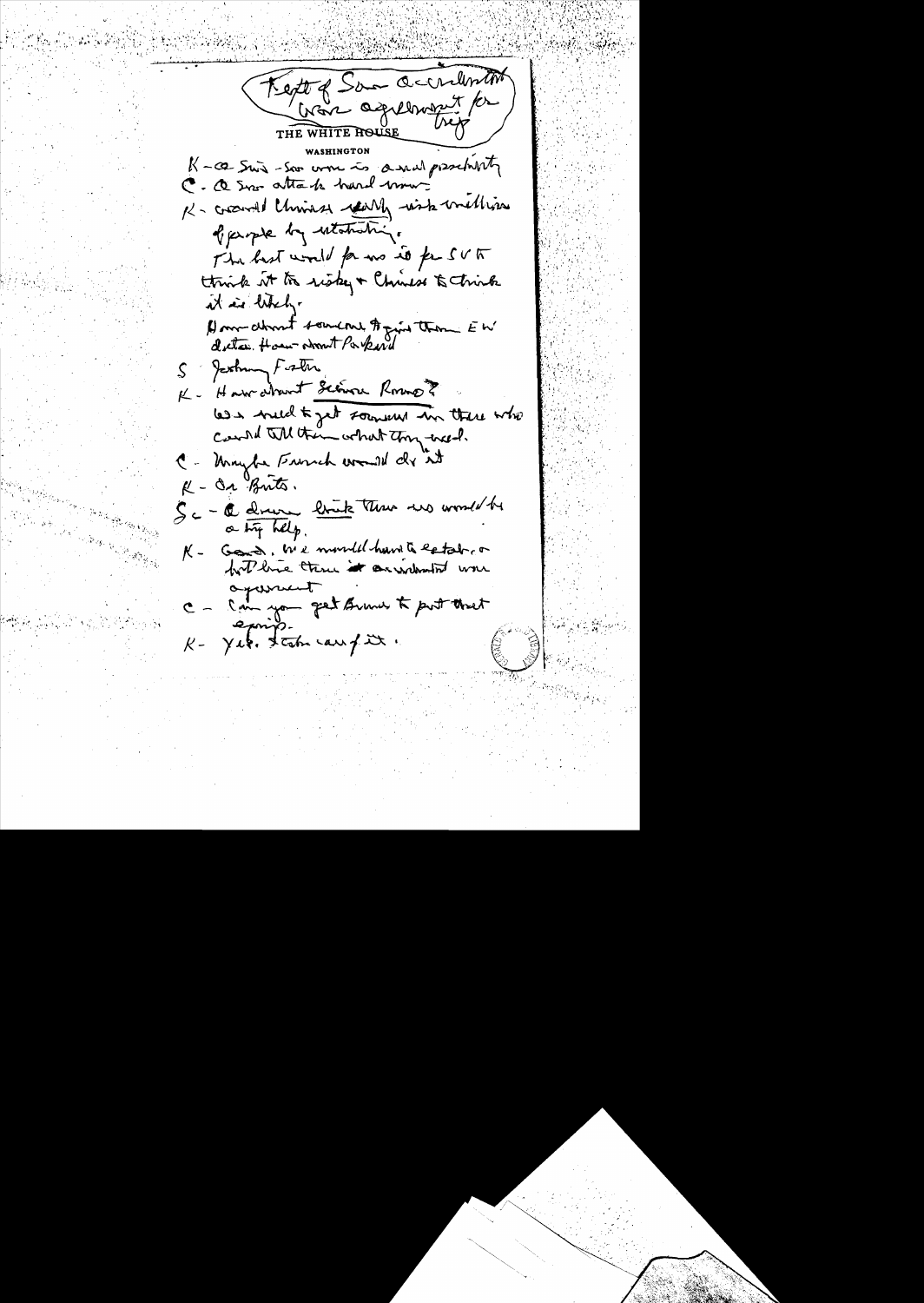Bu-zyport on Sot a am kombag. THE WHITE HOUSE **WASHINGTON** K Knoxing work make a sem at we which I aming, what can me  $du$ ?  $T$ lustar S. Turn 22 ampt till Sadat if his lite Sc losse it will be very fast PC - That Equino is a used un muchant,<br>H & oftend a pierry but Hermon,<br>an whene for putners, arinities<br>System brevies du k = a ppend a territorial tpht C - We comed one I to blockach Latakin S - Work w/ Thakest Wash that 5 - Yse-Dy Turks think they living Inrivina K - We making may act on Em. Brandt sent great letters Fr. eringming their NATO declaration S- Fr are obvito What stant Brit ? K - Lats de virtuing mutal 2 get track There are nect immediately